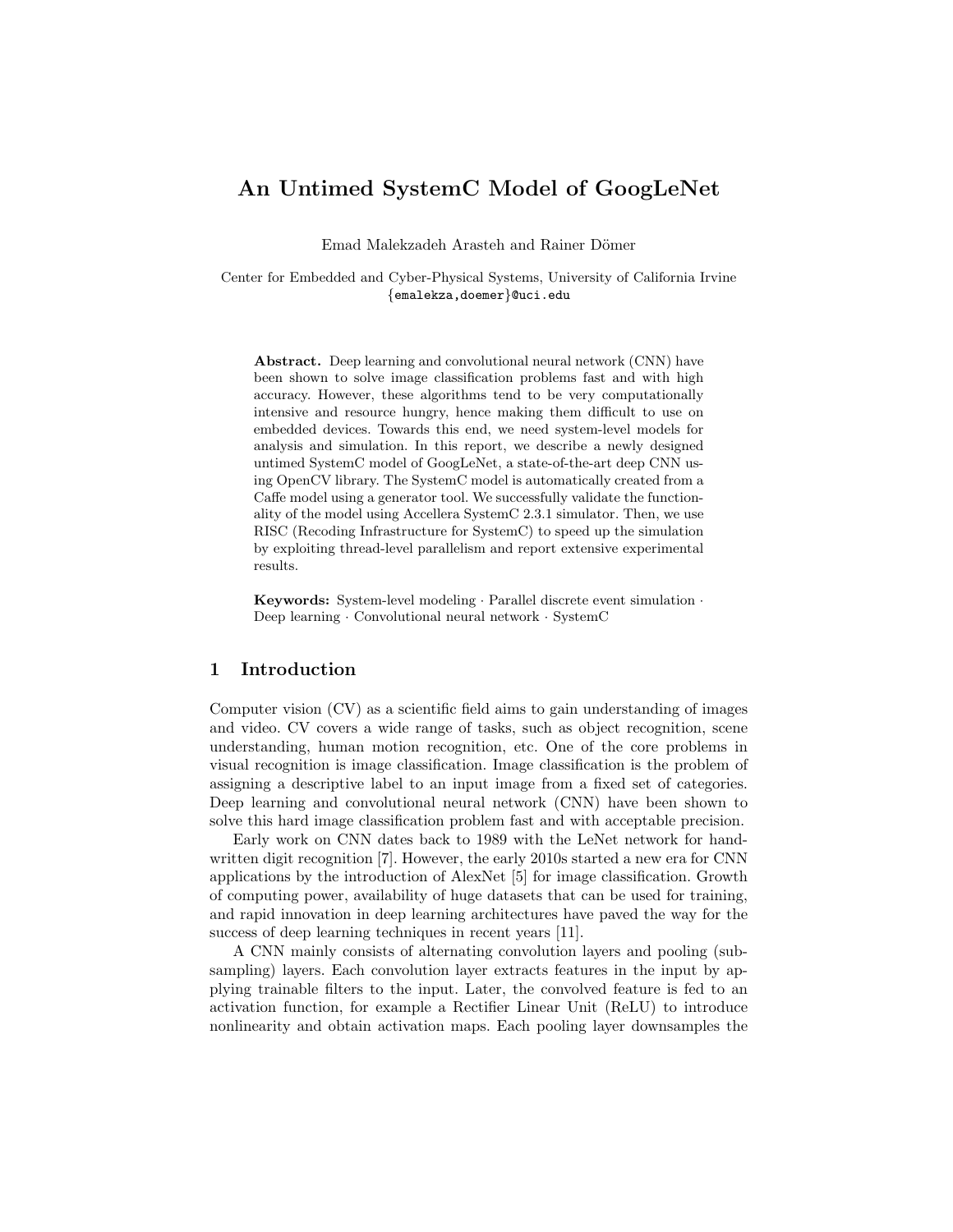activation maps to reduce computation and memory usage in the network. Features extracted from previous convolution and pooling layers are fed to a fully connected layer to perform classification. Typically, a softmax activation function can be placed following the final fully connected layer to output the probability corresponding to each classification label. For example, LeNet-5, a CNN for digit recognition, as depicted in Figure 1, contains three convolution layers, two sub-sampling layers, and one fully connected layer [8].



Fig. 1. Architecture of LeNet-5, a CNN for digits recognition [8]

In this paper, we develop an untimed SystemC model of GoogLeNet [12], a state-of-the-art deep CNN. Following the top-down specification approach for a classical system on chip design [1][2], our goal is to separate communication parts from computation parts. To achieve this, we exploit the fact that a neural network is a directed graph where the nodes are different layers in the network and edges connect neighboring layers.

Latest trends in cutting edge deep neural network architectures like ResNeXt (2016) [13], FractalNet (2016) [6], DenseNet [3] (2017), etc. show a substantial increase in the number of multiple parallel connections between layers in the network. This comes with a high level of thread-level parallelism, which parallel simulators can take advantage of for faster simulations.

The rest of this paper is organized as follows: Section 2 describes high level structure of GoogLeNet. Section 3 describes SystemC modeling details of each layer and the overall GoogLeNet model. Section 4 presents sequential and parallel simulation results with an analysis of valuable observations. At last, Section 5 concludes this case study.

## 2 GoogLeNet Structure

GoogLeNet is a deep CNN for image classification and detection that was the winner of the ImageNet Large Scale Recognition Competition (ILSVRC) in 2014 with only 6.67% top-5 error [12]. GoogLeNet was proposed and designed with computational efficiency and deployability in mind. The two main features of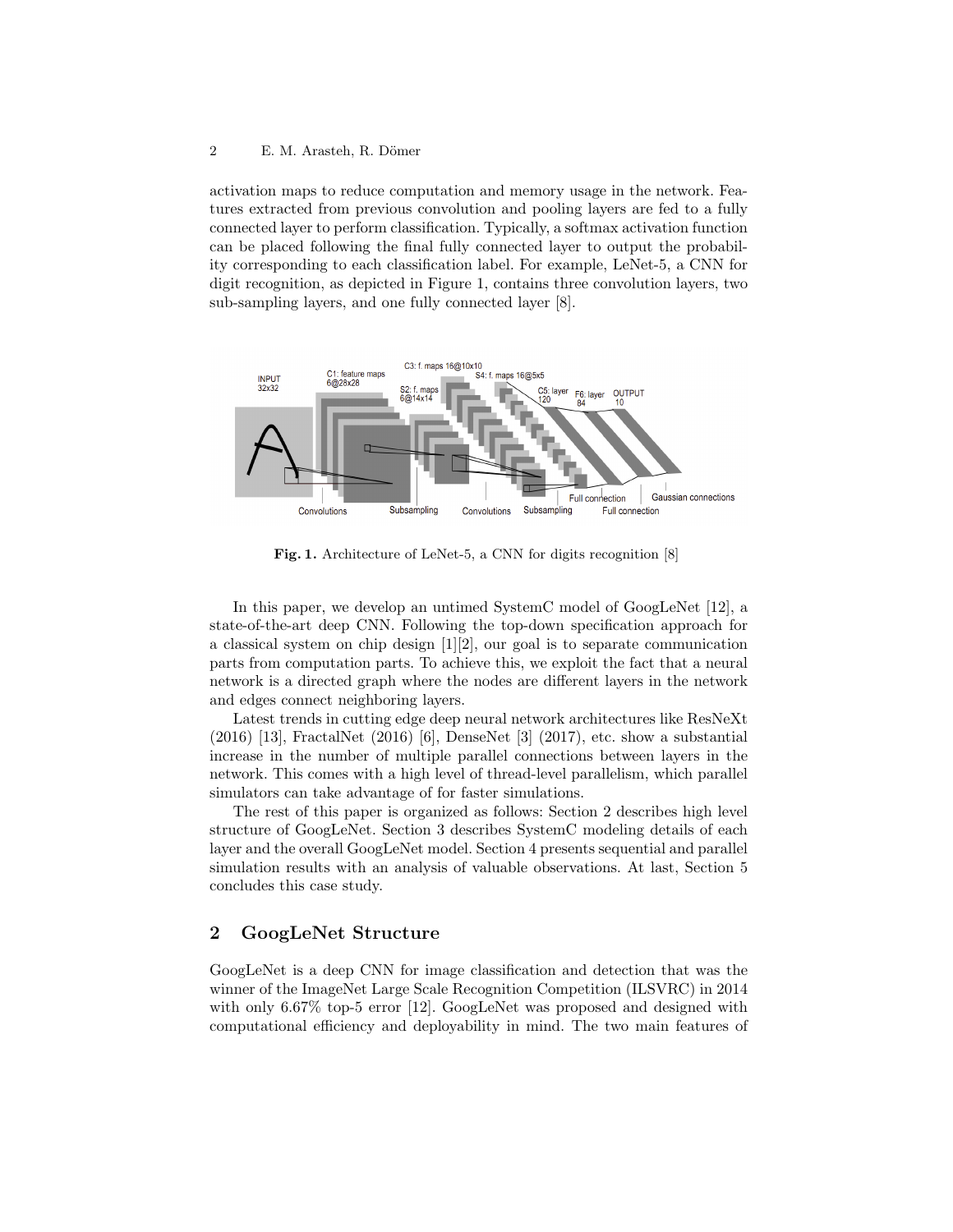GoogLeNet are (1) using 1x1 convolution layer for dimension reduction and (2) applying network-in-network architecture to increase representational power of the neural network [12].

GoogLeNet is 22 layers deep when only layers with learned parameters are considered. The total number of layers (independent building blocks) is 142 distinct layers. The main constituent layer types are convolution, pooling, concatenation, and classifier. GoogLeNet includes two auxiliary classifiers that are used during training to combat the so-called vanishing gradient problem. The detailed types of layers inside GoogLeNet and the number of each type of layers are summarized in Table 1.

| Layer type               | $_{\rm Count}$ |
|--------------------------|----------------|
| Convolution              | 57             |
| ReLU                     | 57             |
| Pooling                  | 14             |
| <b>LRN</b>               | 2              |
| Concat                   | 9              |
| Dropout                  | $\mathbf{1}$   |
| InnerProduct             | 1              |
| $\operatorname{Softmax}$ | 1              |
| Total                    | 142            |

Table 1. GoogLeNet layer summary

Our focus for now is on inference by using the proposed neural network architecture, and not the training for fine-tuning network parameters or suggesting improved network architecture. Therefore, our model does not include the two auxiliary classifier layers.

A schematic view of GoogLeNet is depicted in Figure 2. An image is fed in on the left, and processed by all layers. Then, a vector with probabilities for the set of categories comes out on the right. The index of a class with a maximum probability is looked up in a table of synonym words that outputs the class of the object in the image, i.e. "space shuttle".



Fig. 2. GoogLeNet network with all the bells and whistles [12]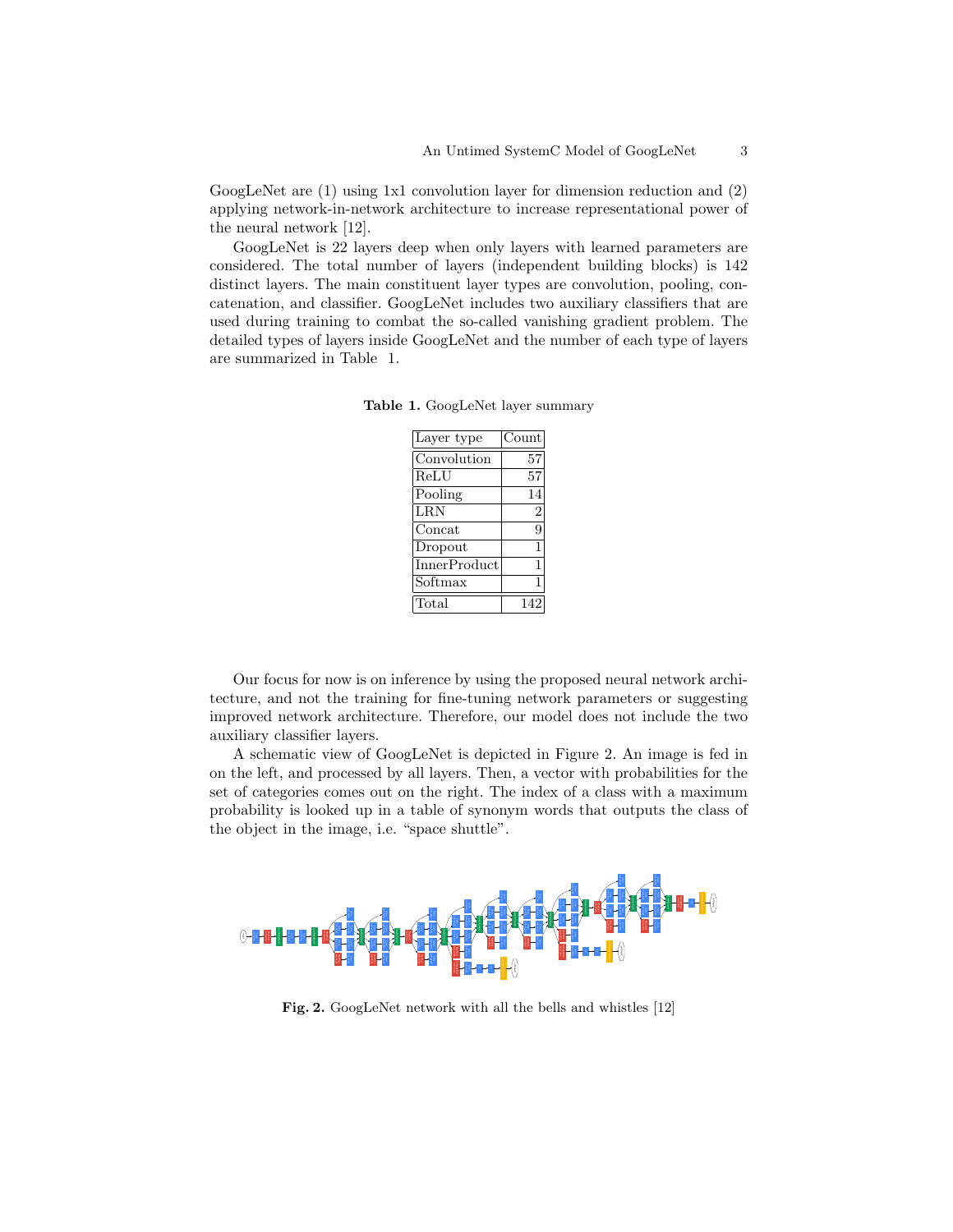To get pre-trained network parameters, we have used the Caffe (Convolutional Architecture for Fast Feature Embedding) model zoo. Caffe is a deep learning framework originally developed at University of California, Berkeley, and is available under BSD license [4]. The GoogLeNet Caffe model comes with (1) a binary file .caffemodel that contains network parameters, and (2) a text file .prototxt that specifies network architecture. Including weights and bias values, there are a total of 5.97 million learned parameters in GoogLeNet.

We also use another text file listing 1000 labels used in ILSVRC 2012 challenge that includes a synonym ring or synset of those labels.

## 3 SystemC Modeling of GoogLeNet

We now describe how we design a SystemC model of GoogLeNet.

#### 3.1 Reference Model using OpenCV

Our SystemC model of GoogLeNet is implemented based on an original model using OpenCV 3.4.1, a library of computer vision functions mainly aimed for realtime applications written in  $C/C++$  [10]. The OpenCV library was originally developed by Intel and is now free for use under the open-source BSD license. OpenCV uses an internal data structure to represent an n-dimensional dense numerical single-channel or multi-channel array, a so called Mat class. Therefore, our model uses the Mat data type to store images, weight matrices, bias vectors, feature maps, and class scores. This becomes practical while interacting with various OpenCV APIs.

Furthermore, OpenCV provides an interface class, Layer, that allows for construction of constituent layers of neural networks. A Layer instance is constructed by passing layer parameters and is initialized by storing its learned parameters. A Layer instance computes an output Mat given an input Mat by calling its forward method. We refer to this class as OpenCV layer for the rest of this paper. OpenCV also provides utility functions to load an image and read a Caffe model from .prototxt and .caffemodel files.

#### 3.2 Modeling Goals

Given the OpenCV primitives, we set three design goals in the early stage of model development as follows:

1. Generic layers: Since GoogLeNet is composed of only a handful of layer types, the layers shall be parameterized by their attributes using a custom constructor. For example, a pooling layer shall be parameterized by its type (max-pooling or average pooling), its kernel size, its stride, and the number of padding pixels.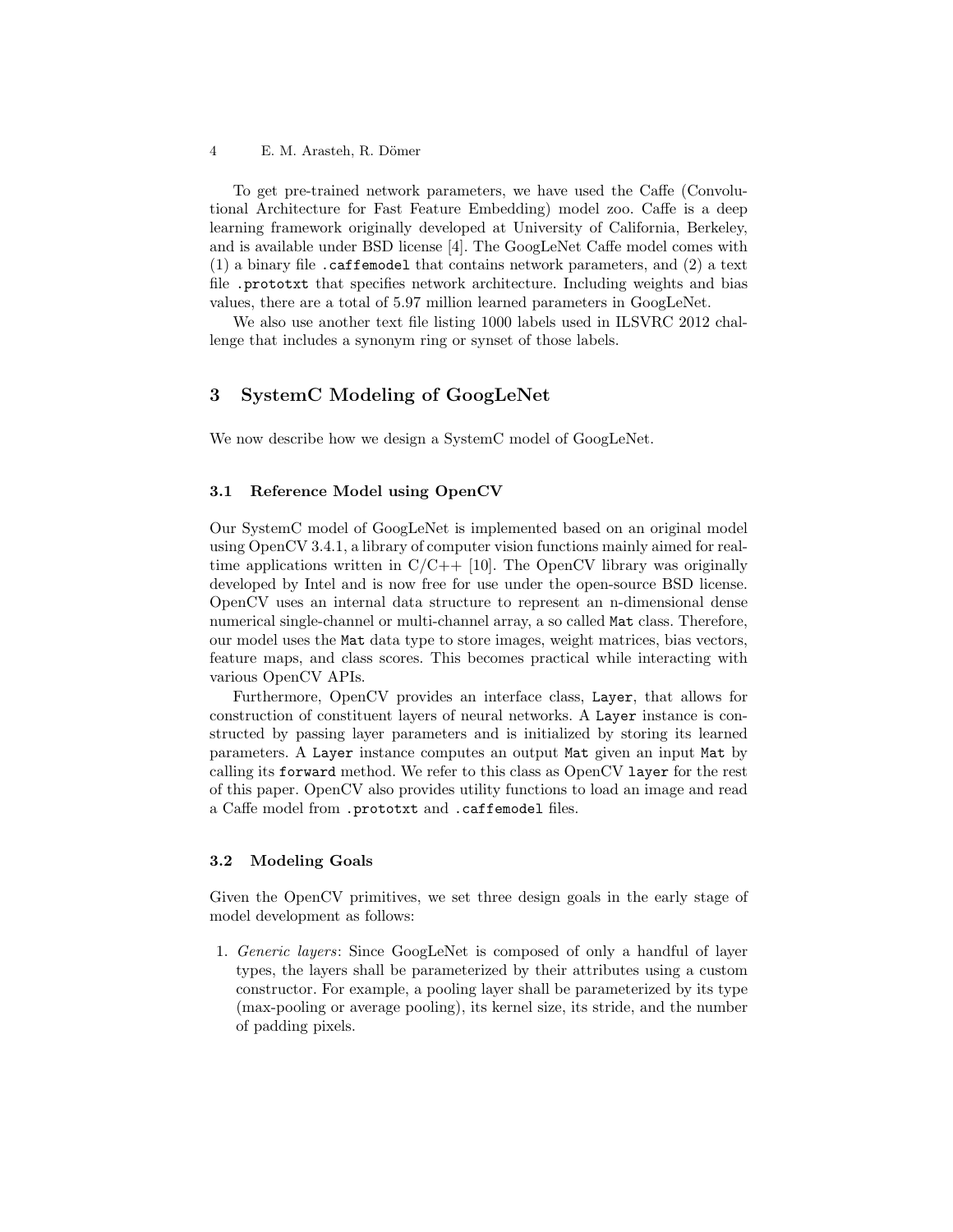- 2. Self-contained layers: Each layer shall implement the functionality it requires without the need of an external scheduler to load its input or in case load its parameters. For example, a convolution layer shall have a dedicated method to load its parameters (weight matrix and bias vector) used only at the time of construction.
- 3. Reuseable and modular code: Since most CNNs share a common set of layers, the code shall be structured in a way to enable the feeding of any kind of CNN with minimum effort. For example, the layer implementation shall be organized as code template blocks and the SystemC model shall be autogenerated using only the network model defined by Caffe model files.

Note that these goals will allow us to easily generate a SystemC model also for other Caffe CNNs. At the same time, the models generated will have a wellorganized structure that enables static analysis. Specifically, this allows us to perform parallel simulation with RISC [9], as described in Section 3.6 below.

### 3.3 Layer Implementation

Each layer in the CNN is defined as a sc module with one input port and one output port. Ports are defined as sc port and are parameterized by our own defined interface classes,  $\text{mat.in}$  if and  $\text{mat.out}$  if. These user-defined interfaces are derived from sc interface and declare read and write access methods with a granularity of Mat. The choice of Mat for a granularity of port parameterization simplifies the design by focusing on the proper level of abstraction at this stage of modeling. As an example, the module definition of the first convolution layer  $conv1_7x7_s2$  is shown in Listing 1.1.

As shown in lines 41-53 of Listing 1.1, each module has several attributes that are all defined as data members inside the class definition. For example, a convolution module is defined by its name, number of outputs, number of pixels for padding, kernel size, and number of pixels for stride. If a layer also has learned parameters, two Mat objects are defined as member variables to store the weight matrix and the bias vector. In that case, their values are initialized at the time of module construction. For example, a convolution module has a designated load method that reads pre-trained Caffe model files and stores weight and bias values in the weights and bias member variables.

```
\frac{1}{1} class conv1_7x7_s2_t : sc_core :: sc_module
2 {
3
4 public :
s = sc\_core::sc\_port <math>\{mat\_in\_if>} blob\_in;\circ sc_core:: sc_port <mat_out_if> blob_out;
7
\text{SC} HAS PROCESS(\text{conv1}_7x7_s2_t);
9
_{10} conv1_7x7_s2_t (sc_core::sc_module_name n_,
11 String name<sub>-</sub>,
12 unsigned int num_output_,
```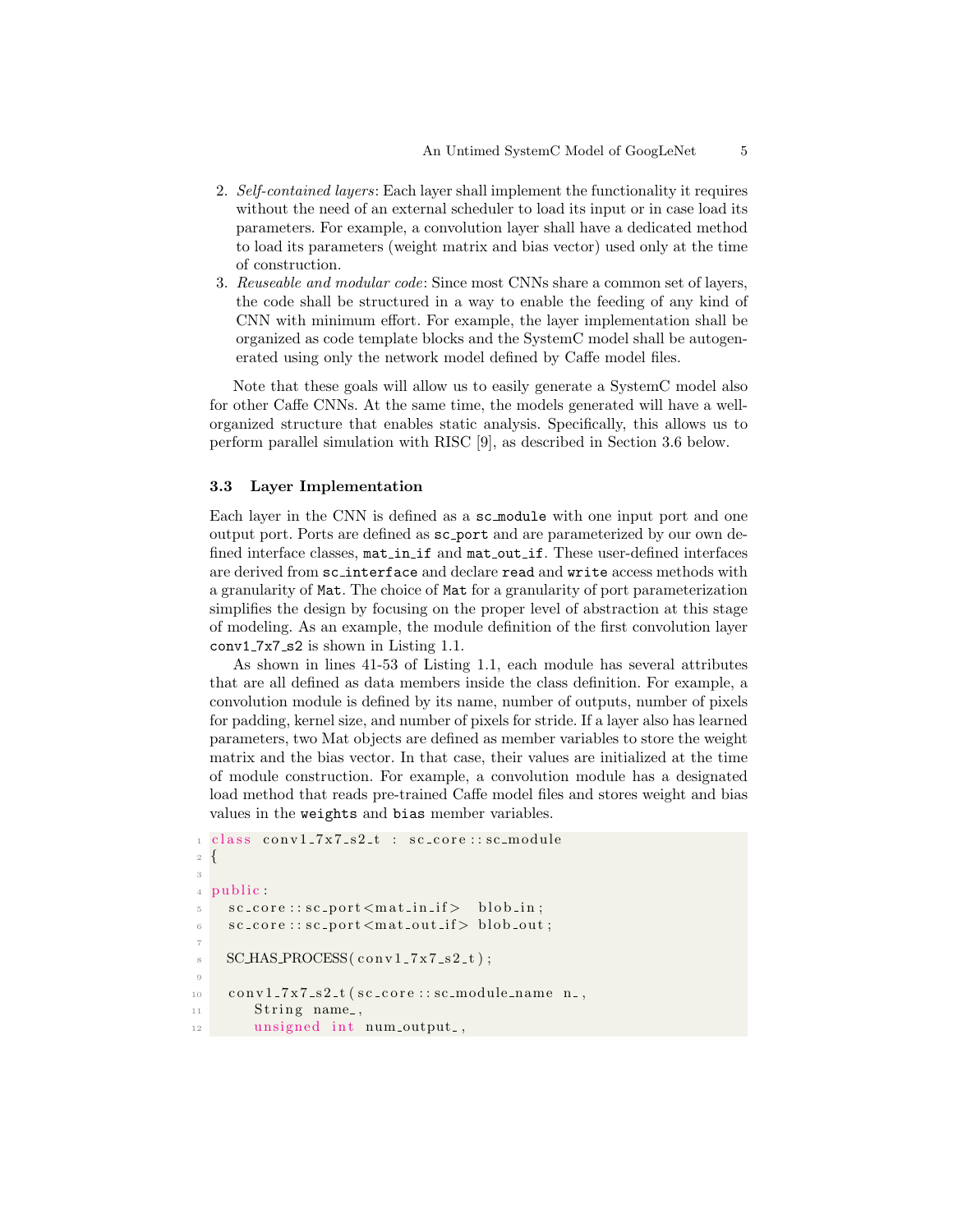```
13 unsigned int pad_,
14 unsigned int kernel_size_,
15 unsigned int stride.,
16 unsigned int dilation.,
17 unsigned int group_) :
18 sc_core :: sc module (n<sub>-</sub>),
_{19} name (name_),
20 num_output (num_output_),
_{21} pad ( pad_),
22 kernel_size(kernel_size_),
23 stride (stride_),
_{24} dilation (dilation ),
25 \qquad \qquad \text{group} ( \text{group}_- ),
v_{26} weights (4, \text{ weight} \text{-} \text{sz}, \text{ CV} \text{-} 32\text{F}, \text{ weight} \text{-} \text{data}),27 bias (4, \text{bias\_sz}, \text{CV\_32F}, \text{bias\_data})28 {
29 load ();
30 SC THREAD( main )
31 }
32
33 void load ();
34 \quad \text{void } \text{main}();
35 void run (std: : vector <Mat> &inpVec,
36 std:: \text{vector} \leq Mat &outVec);
37
38 private:
39
40 String name;
41 unsigned int num_output;
42 unsigned int pad;
43 unsigned int kernel_size;
44 unsigned int stride;
45 unsigned int dilation;
46 unsigned int group;
47 static const int weight_sz [4];
48 unsigned int weight_data [64*3*7*7];
49 static const int bias_sz [4];
_{50} unsigned int bias_data [64];
51 Mat weights;
52 Mat bias;
53
54 } ;
```
Listing 1.1. Conv1\_7x7\_s2 module definition

Each module has also a main thread that continuously reads its input port, computes results, and writes those to its output port. Data processing is handled by the run method. Here, we rely on OpenCV to perform the computations. The run method creates an instance of OpenCV layer and calls its forward method by passing references to input Mat and output Mat objects.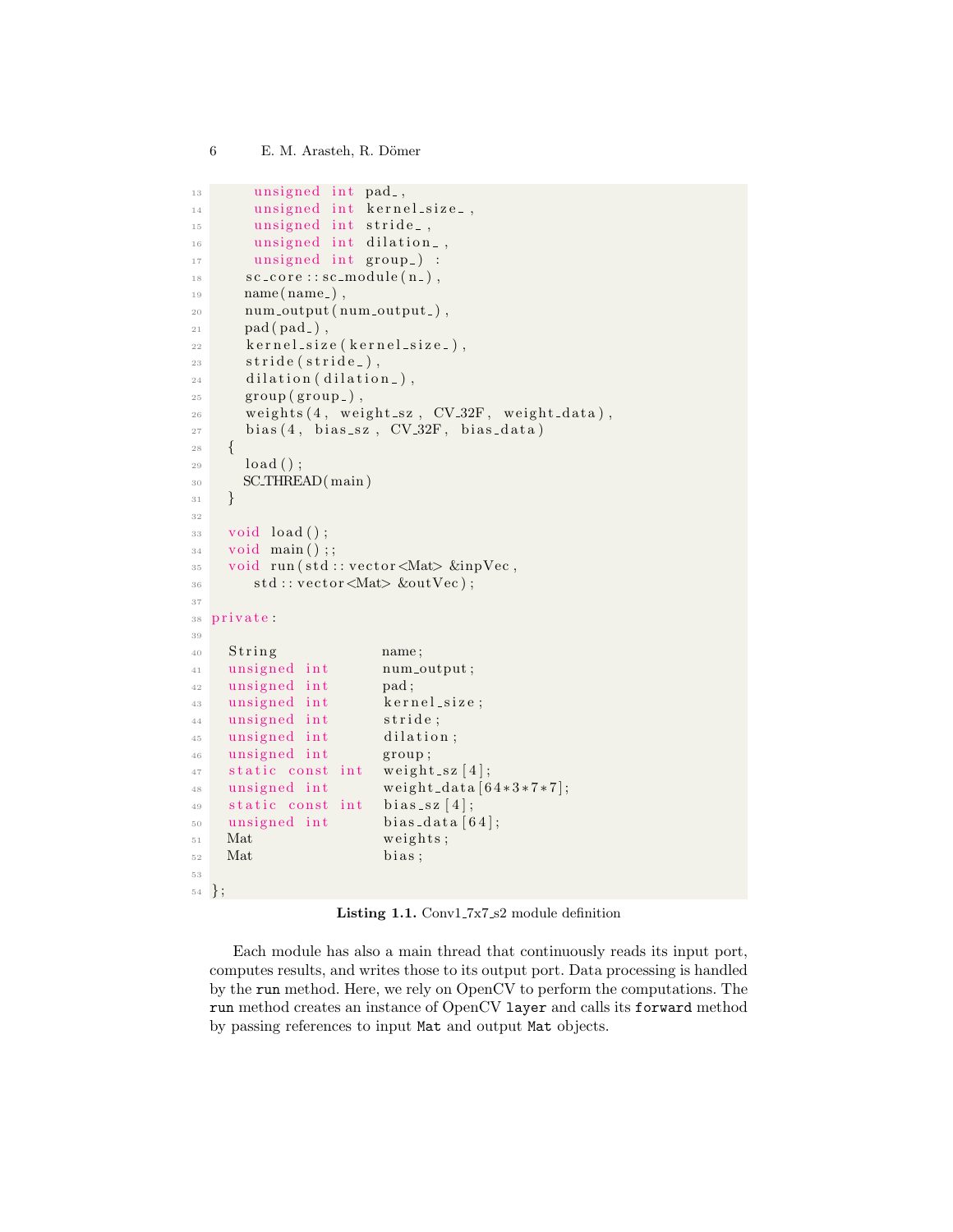

Fig. 3. Convolution layer

As an example, Figure 3 illustrates the module defining the first convolution layer in GoogLeNet. The input to the module is a Mat object containing 3 color channels of 224x224 pixels of the input "space shuttle" image and the output is another Mat object containing 64 feature maps with the size of 112x112 pixels.

#### 3.4 Netspec Generator

Since each convolution layer consists of different parameters, writing module declarations by hand is an error-prone and tedious task. Moreover, declaring all modules and queues in the top level GoogLeNet module, instantiating them with the correct parameters, and binding queues to neighboring modules is also a laborious task. Therefore, we develop a generator tool to automatically extract the network architecture from a textual protocol buffer .prototxt and the network learned parameters from binary protocol buffer .caffemodel. The generator, called netspec, is written in Python and uses Python interface to Caffe library, pyCaffe, in order to read .caffemodel and .prototxt files to construct its internal data representation of the neural network. Netspec then uses this data structure to generate SystemC code for all convolution modules and the top level GoogLeNet module with all interconnecting FIFO channels.

#### 3.5 Validation by Simulation

A top level test bench validates our GoogLeNet SystemC model against the reference OpenCV implementation. The test bench instantiates our SystemC GoogLeNet module which contains all modules inside the network with all the interconnecting queues as Design under Test (DUT). It also instantiates a stimulus module to feed the design with images of size 224x224 with three color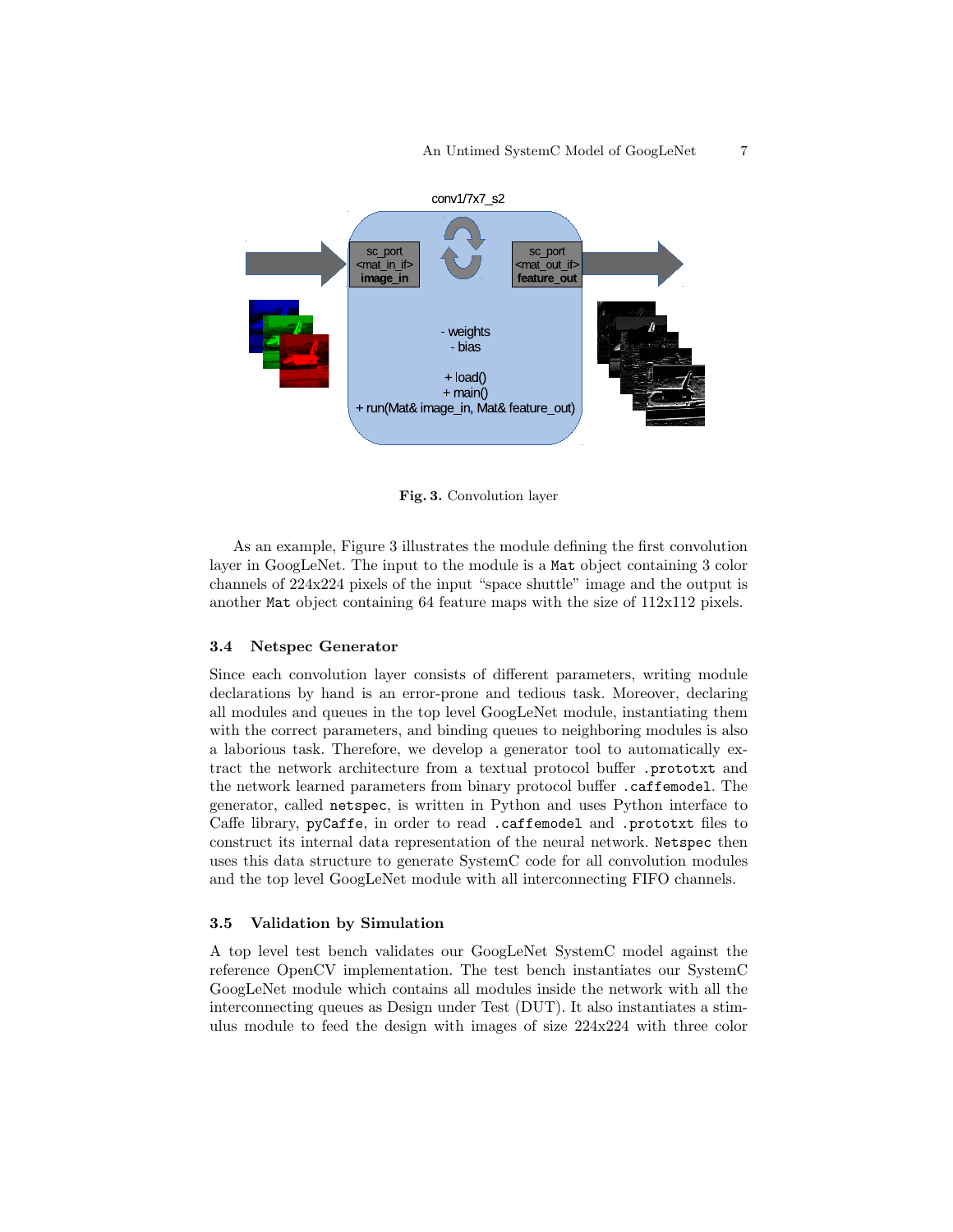channels, and a monitor module to read the final class scores and output the label with the maximum probability (Figure 4). To measure the performance of the model, our test bench can also be configured to continuously feed in a stream of images. In that case, a checker module is plugged inside the monitor to check the correct classification and its probability against the reference model.



Fig. 4. Top-level test bench

#### 3.6 Modular Source File Structure and Build Flow

Following good practices of SystemC coding, we place each module definition in a header file .hpp and the corresponding module implementation in a .cpp file. Also, to explore parallelism existing in the GoogLeNet system level model using RISC, we decide to split the implementation into two separate .cpp files. One .cpp file contains only methods that directly call OpenCV APIs  $\langle module_name\_cv.cpp \rangle$  and the other only contains the main method implementation that does not directly interact with OpenCV APIs  $\langle module\_name.cpp \rangle$ . This prevents RISC from unnecessarily analyzing and instrumenting the code inside the OpenCV library, by only feeding object files generated from CV parts and not including OpenCV library source code.

First .caffemodel and .protoxt files are fed to the netspec tool to generate code for convolution modules and the overall GoogLeNet module. Once these modules are generated, all  $\langle module_name.cpp \rangle$  and  $\langle module_name.cv.cpp \rangle$  files are passed to the GNU compiler to generate the object files. Then, the object files are passed all together to the GNU linker with OpenCV and SystemC libraries to obtain the final executable. Running the executable requires the Caffe model files to load convolution modules with weights and bias values and also a synset file to read the class names.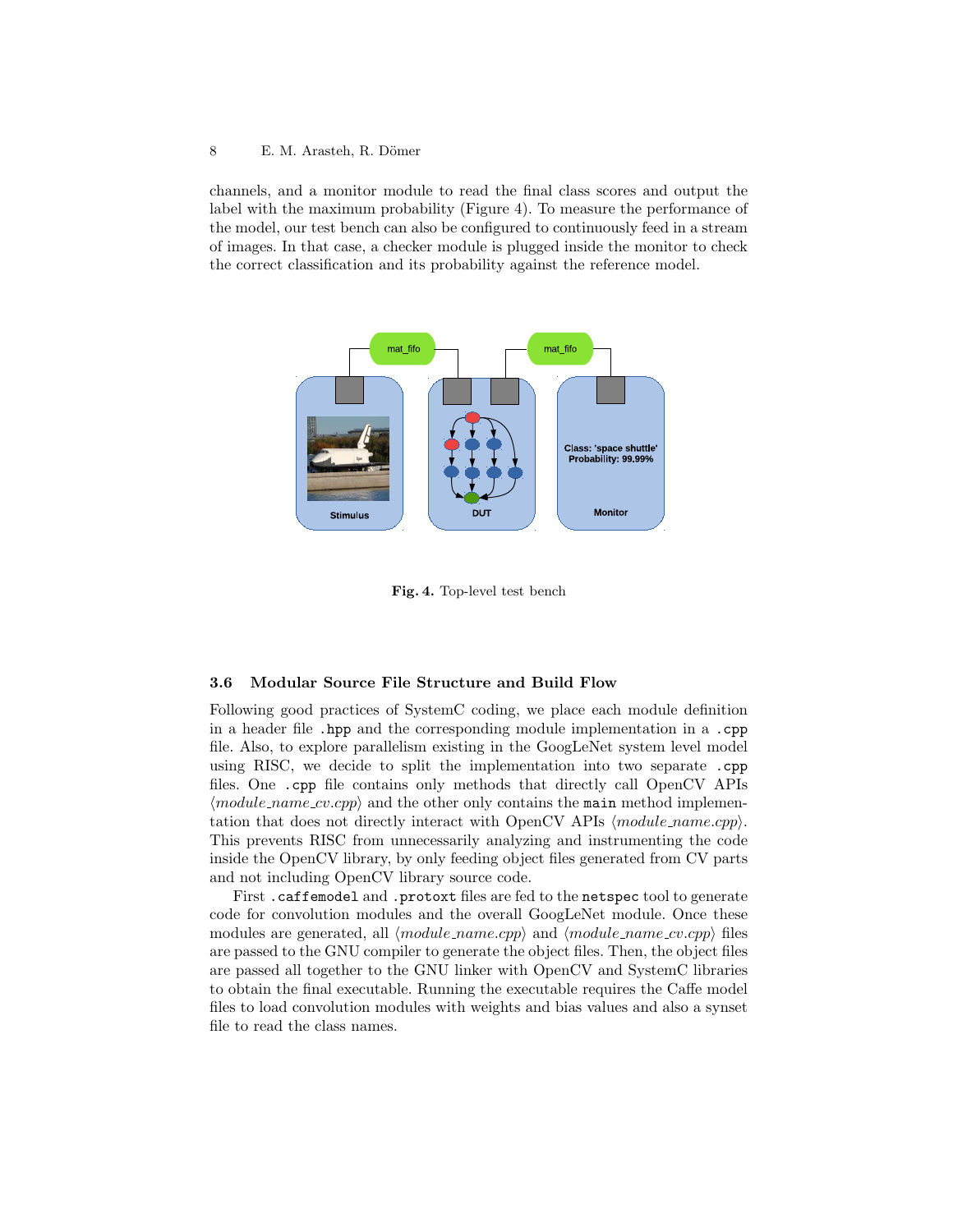The build flow specifically for RISC requires minimum effort due to our early decision to split the OpenCV source code from the model source code. Since RISC prefers all the source code in a single file, all header files and implementation files are merged into one file. This flattened source code, with object files generated from the OpenCV part of the modules, is then fed to RISC which then generates a multithreaded parallel executable.

## 4 Experimental Results

Our untimed SystemC model of GoogLeNet compiles and simulates successfully with Accellera SystemC 2.3.1. For parallel simulation, we also compile and simulate the model using RISC V0.5.1 to speed up simulator run time. Both simulation results match the OpenCV reference model output.

#### 4.1 Performance Setup

We use two different computer platforms to benchmark the simulations. The specifications of each platform are shown in Table 2. We name platforms based on the number of logical cores visible to the operating system. The number of logical cores is double the number of physical cores when hyper-threading technology (HTT) is enabled.

To have reproducible experiments, the Linux CPU scaling governor is set to 'performance' to run all cores at the maximum frequency, and file I/O operations i.e. cout are minimized. SystemC 2.3.1 and OpenCV 3.4.1 are built with debugging information  $<sup>1</sup>$ .</sup>

Moreover, the OpenCV library can be built with support for several parallel frameworks, such as POSIX threads (pthreads), Threading Building Blocks (TBB), and Open Multi-Processing (openMP), etc. We build OpenCV with the support for pthread to run in multithreaded mode and also without support for pthread to run only on a single-thread. Lastly, the stimulus module is configured to feed 500 images with size of 224x224 pixels to the model.

| Platform name                                                          | 4-core host | 8-core host                                           | $16$ -core host $32$ -core host |                   |
|------------------------------------------------------------------------|-------------|-------------------------------------------------------|---------------------------------|-------------------|
| <b>OS</b>                                                              |             | CentOS $7.6$ CentOS $7.6$ CentOS $6.10$ CentOS $6.10$ |                                 |                   |
| CPU Model name Intel E3-1240 Intel E3-1240 Intel E5-2680 Intel E5-2680 |             |                                                       |                                 |                   |
| CPU frequency                                                          | 3.4 GHz     | 3.4 GHz                                               | $2.7\mathrm{~GHz}$              | $2.7 \text{ GHz}$ |
| $\#\text{cores}$                                                       |             |                                                       |                                 |                   |
| #processors                                                            |             |                                                       |                                 |                   |
| $\#$ threads per core 1                                                |             |                                                       |                                 |                   |

Table 2. Platform specification

 $1$  OpenCV has built with -O0 flag meaning (almost) no compiler optimizations.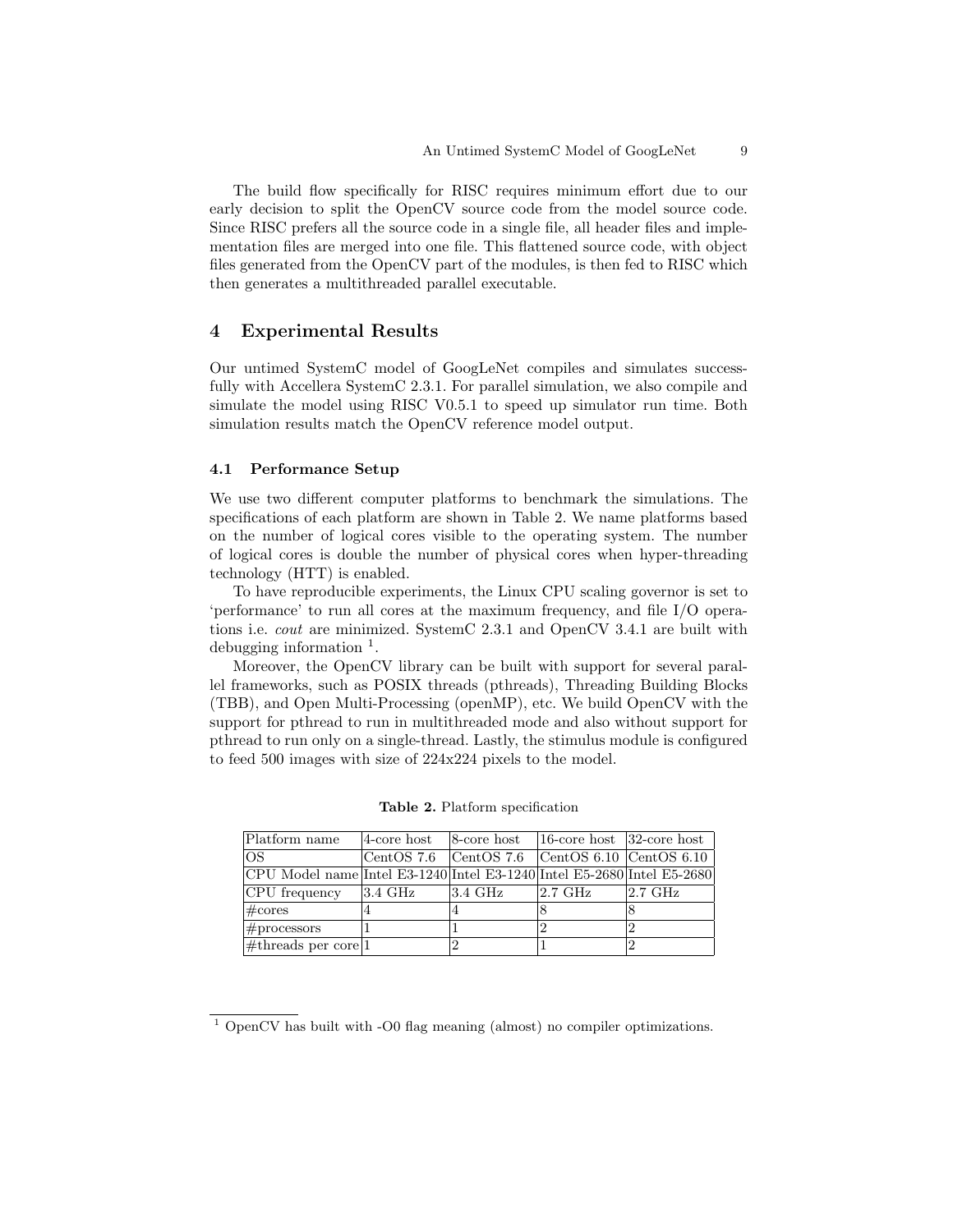#### 4.2 Simulation Results

For benchmarking, we measure simulation time using Linux  $/usr/bin/time$  under CentOS. This time function provides information regarding the system time, the user time, and the elapsed time. Measurements are reported for sequential SystemC simulation using Accellera SystemC compiled with POSIX threads. Parallel simulation is performed using RISC simulator V0.5.1 in non-prediction (NPD) mode. Tables 3 to 6 show the measurements for each simulation mode on the four different platforms using the single-thread and multithreaded OpenCV. In case of parallel simulations, we set the maximum number of concurrent threads allowed by the RISC simulator to the number of available logical cores on each platform.

|                     | Single-thread               |                 | Multithreaded           |        |
|---------------------|-----------------------------|-----------------|-------------------------|--------|
| Time (sec)          | $ {\text{Accellera}} $ RISC |                 | $\ $ Accellera $ $ RISC |        |
| User time           | 627.19                      | 651.59  680.01  |                         | 664.02 |
| System time         | 1.55                        | 1.11            | 34.26                   | 18.26  |
| Elapsed time        | $\sqrt{629.49}$             | 253.29 199.44   |                         | 234.36 |
| CPU utilization 99% |                             | 257% 358%       |                         | 291\%  |
| Speedup             | 1x                          | $2.48x$   3.15x |                         | 2.68x  |

Table 3. Measurement results on 4-core host (HTT off)

Table 4. Measurement results on 16-core host (HTT off)

|                     | Single-thread  |                  | Multithreaded                           |        |
|---------------------|----------------|------------------|-----------------------------------------|--------|
| Time (sec)          | Accellera RISC |                  | $\ $ Accellera $\overline{\text{RISC}}$ |        |
| User time           | 912.79         |                  | 921.95 1164.69                          | 960.48 |
| System time         | 34.76          |                  | 42.19 705.22                            | 134.25 |
| Elapsed time        | 947.93         | $275.29$ 154.45  |                                         | 260.7  |
| CPU utilization 99% |                | $350\%$ 1210\%   |                                         | 419%   |
| Speedup             | 1x             | $3.44x$ $ 6.13x$ |                                         | 3.63x  |

#### 4.3 Analysis

Table 3 allows the following observations:

#### 1. RISC introduces thread-level parallelism

RISC is faster than single-thread OpenCV with Accellera and it speeds up simulator run time up to 2.48x on the 4-core machine.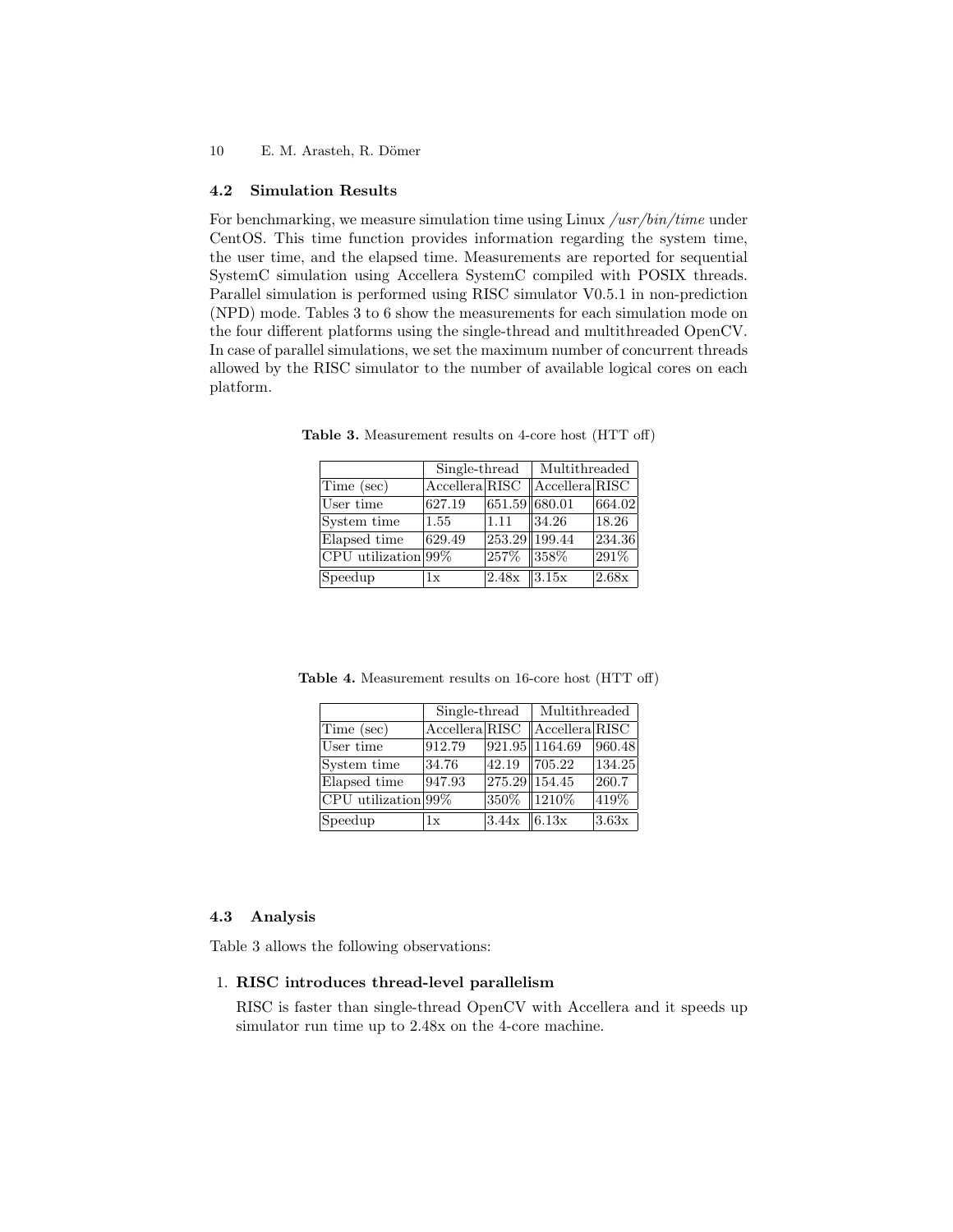|                      | Single-thread |                | Multithreaded                 |         |
|----------------------|---------------|----------------|-------------------------------|---------|
| Time (sec)           |               |                | Accellera RISC Accellera RISC |         |
| User time            | 621.49        |                | 961.44 1164.13                | 1046.39 |
| System time          | 1.52          | $ 1.28\rangle$ | 84.06                         | 34.85   |
| Elapsed time         | 622.68        | 254.07 184.09  |                               | 232.57  |
| CPU utilization 100% |               | 378% 678%      |                               | 464\%   |
| Speedup              | 1x            | $2.45x$ 3.38x  |                               | 2.67x   |

Table 5. Measurement results on 8-core host (HTT on)

Table 6. Measurement results on 32-core host (HTT on)

|                     | Single-thread  |                            | Multithreaded           |         |
|---------------------|----------------|----------------------------|-------------------------|---------|
| Time (sec)          | Accellera RISC |                            | $  $ Accellera $ $ RISC |         |
| User time           | 911.98         | $\sqrt{1177.02 \ 212}4.87$ |                         | 1299.86 |
| System time         | 35.31          | 52.76                      | 1838.35                 | 224.84  |
| Elapsed time        | 947.7          | 273.27                     | $\parallel$ 155.72      | 274.29  |
| CPU utilization 99% |                | 450\%                      | $\ 2544\%$              | 555%    |
| Speedup             | 1x             | 3.46x                      | 6.08x                   | 3.45x   |

#### 2. OpenCV parallelism is even faster than RISC

We observe that multithreaded OpenCV speeds up simulator run time using Accellera up to 3.15x on the 4-core machine. Therefore, thread-level parallelism in OpenCV primitives is more efficient than thread-level parallelism at SystemC level.

## 3. Combining OpenCV and RISC parallelism does not deliver the best speedup

Since RISC and OpenCV threads unknowingly from each other compete for resources, exploiting parallelism in RISC and OpenCV at the same time does not increase the speedup. For example, multithreaded OpenCV using RISC (2.68x) performs worse than multithreaded OpenCV using Accellera (3.15x) on the 4-core machine.

### 4. RISC performance improves slightly with OpenCV parallelism

RISC gains small speedup by also using parallelism in OpenCV. For example, RISC speeds up multithreaded OpenCV (2.68) in comparison with singlethread OpenCV (2.48x).

Table 4 supports observations 1 through 4 as well. It also allows for the following observation:

## 5. Performance does not scale by the number of cores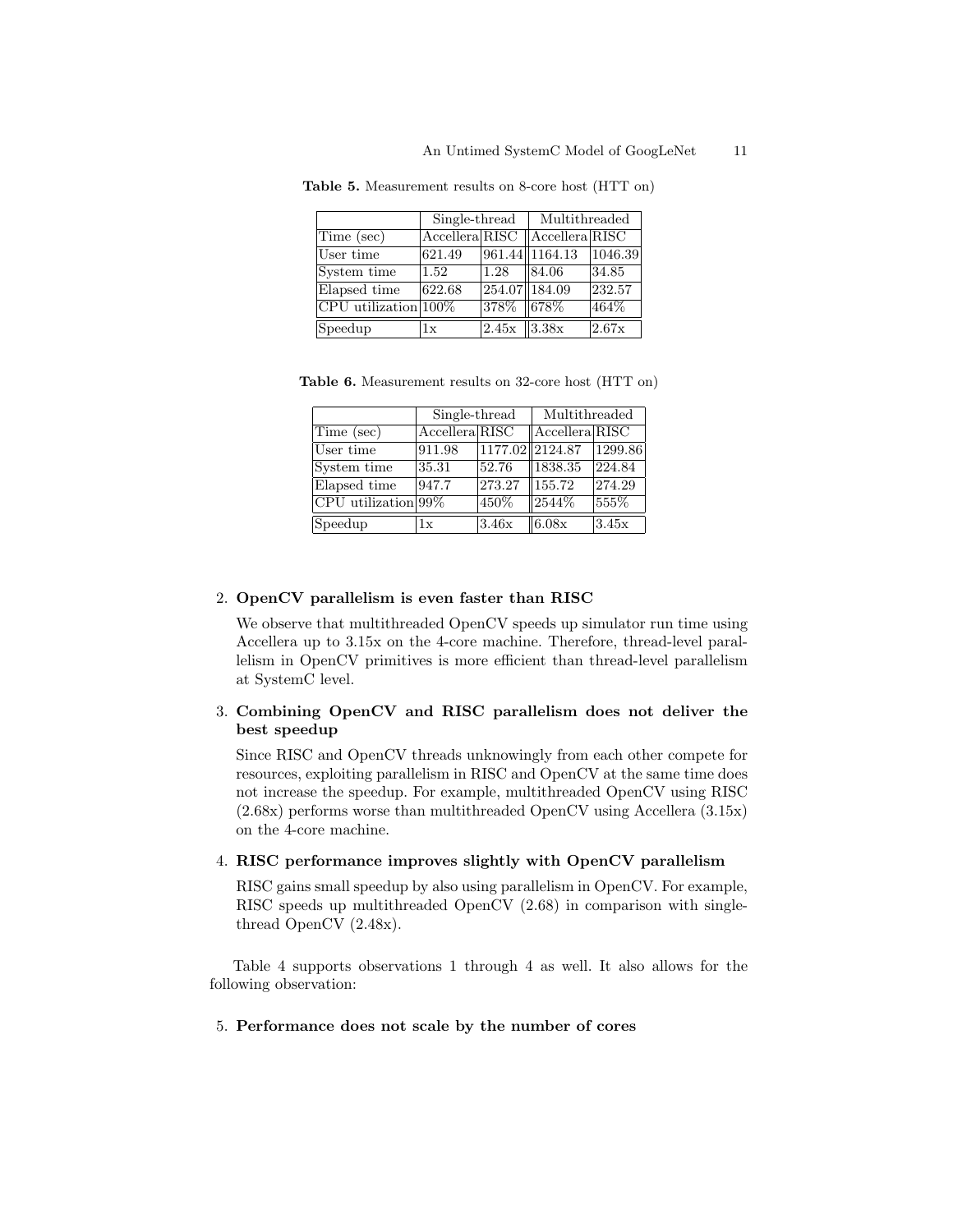Quadratic increase in the number of cores only leads to double increase in performance. Relative good speed up to 3.15x on the 4-core machine does not scale to 16-core machines and only gets 6.13x speedup compared to sequential single-thread simulator run time.

Table 5 and 6 use hyper-threading technology (HTT) and allow for the following observations:

#### 6. HTT is ineffective for this application

Enabling HTT slightly improves speedup from 3.15x on the 4-core machine without HTT to 3.38 on the 4-cores with HTT (8-cores). In case of 16-cores to 32-cores, performance has not improved at all.

#### 7. HTT substantially increases user and system time

We observe that the user and system times increase significantly with HTT turned on. At this point, the origin of this time increase is unclear for us. We will investigate this further in more detailed future research.

In summary, Figure 5 shows the speedups for different sources of parallelism: single-threaded OpenCV using RISC, multithreaded OpenCV using Accellera and multithreaded OpenCV using RISC. The illustration shows a significant speedup using parallelism introduced by RISC and multithreaded OpenCV. It also demonstrates that combining OpenCV and RISC parallelism does not provide a remarkable speedup.



Fig. 5. Speedup comparison on different platforms based on the source of parallelism

## 5 Conclusion

In this report, we have described an untimed SystemC model of GoogLeNet using OpenCV 3.4.1 library. We also developed a tool to automatically generate